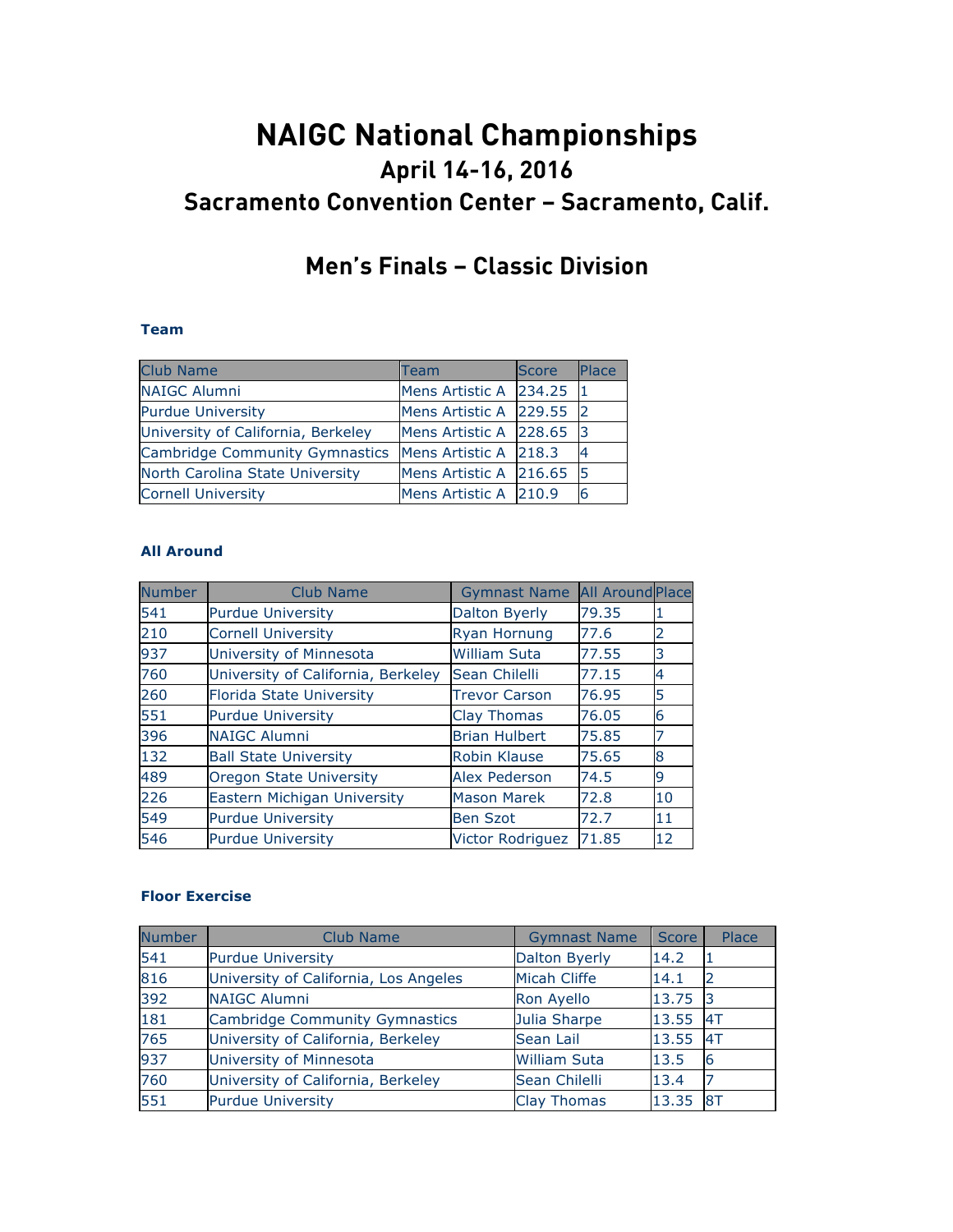| 210  | <b>Cornell University</b>                   | <b>Ryan Hornung</b>     | 13.35 | 8T      |
|------|---------------------------------------------|-------------------------|-------|---------|
| 132  | <b>Ball State University</b>                | Robin Klause            | 13.25 | 10T     |
| 1127 | University of Wisconsin-Madison             | Jake Melvin             | 13.25 | ShadowT |
| 421  | North Carolina State University             | <b>Brandon Simpson</b>  | 13.1  | 11      |
| 173  | <b>Brandeis University</b>                  | Caleb Dafilou           | 12.95 | Shadow  |
| 661  | <b>Syracuse University</b>                  | <b>Samuel Whitney</b>   | 12.85 | Shadow  |
| 297  | James Madison University                    | <b>Brandon Laitinen</b> | 12.25 | 12      |
| 1183 | <b>Wake Forest University</b>               | <b>Adrian Martinez</b>  | 11.85 | Shadow  |
| 959  | University of North Carolina at Chapel Hill | Payton Rubin            | 11.8  | Shadow  |
| 195  | <b>Clemson University</b>                   | <b>Matthew Csernica</b> | 11.7  | Shadow  |

#### **Pommel Horse**

| <b>Number</b> | Club Name                          | <b>Gymnast Name</b>  | <b>Score</b> | Place |
|---------------|------------------------------------|----------------------|--------------|-------|
| 397           | <b>NAIGC Alumni</b>                | <b>Tim Michaels</b>  | 13.2         | 1     |
| 541           | <b>Purdue University</b>           | Dalton Byerly        | 12.8         | 2T    |
| 551           | <b>Purdue University</b>           | <b>Clay Thomas</b>   | 12.8         | 2T    |
| 760           | University of California, Berkeley | Sean Chilelli        | 12.6         | 4     |
| 132           | <b>Ball State University</b>       | Robin Klause         | 11.95        | 5     |
| 403           | <b>NAIGC Alumni</b>                | <b>Will Conte</b>    | 11.75        | 6     |
| 400           | <b>NAIGC Alumni</b>                | John Wronkiewicz     | 11.7         | 7T    |
| 210           | <b>Cornell University</b>          | Ryan Hornung         | 11.7         | 7T    |
| 396           | <b>NAIGC Alumni</b>                | <b>Brian Hulbert</b> | 11.55        | 9T    |
| 489           | Oregon State University            | <b>Alex Pederson</b> | 11.55        | 9T    |
| 226           | Eastern Michigan University        | <b>Mason Marek</b>   | 10.75        | 11    |
| 549           | <b>Purdue University</b>           | <b>Ben Szot</b>      | 10.45        | 12    |

#### **Still Rings**

| <b>Number</b> | <b>Club Name</b>                      | <b>Gymnast Name</b>     | <b>Score</b> | Place          |
|---------------|---------------------------------------|-------------------------|--------------|----------------|
| 397           | <b>NAIGC Alumni</b>                   | <b>Tim Michaels</b>     | 14.4         | 1T             |
| 180           | <b>Cambridge Community Gymnastics</b> | <b>Ben Rudolph</b>      | 14.4         | 1T             |
| 628           | <b>SUNY Brockport</b>                 | Devin Taylor            | 13.3         | 3              |
| 541           | <b>Purdue University</b>              | <b>Dalton Byerly</b>    | 13.2         | $\overline{4}$ |
| 937           | University of Minnesota               | <b>William Suta</b>     | 13.15        | 5              |
| 551           | <b>Purdue University</b>              | <b>Clay Thomas</b>      | 13.1         | 6T             |
| 260           | <b>Florida State University</b>       | <b>Trevor Carson</b>    | 13.1         | 6T             |
| 392           | <b>NAIGC Alumni</b>                   | <b>Ron Ayello</b>       | 13.05        | 8              |
| 546           | <b>Purdue University</b>              | <b>Victor Rodriguez</b> | 12.95        | 19             |
| 395           | <b>NAIGC Alumni</b>                   | <b>Andre Holmes</b>     | 12.6         | 10T            |
| 629           | <b>SUNY Brockport</b>                 | <b>Matt Williams</b>    | 12.6         | 10T            |
| 611           | San Jose State University             | <b>Bren Veziroglu</b>   | 10.75        | Shadow         |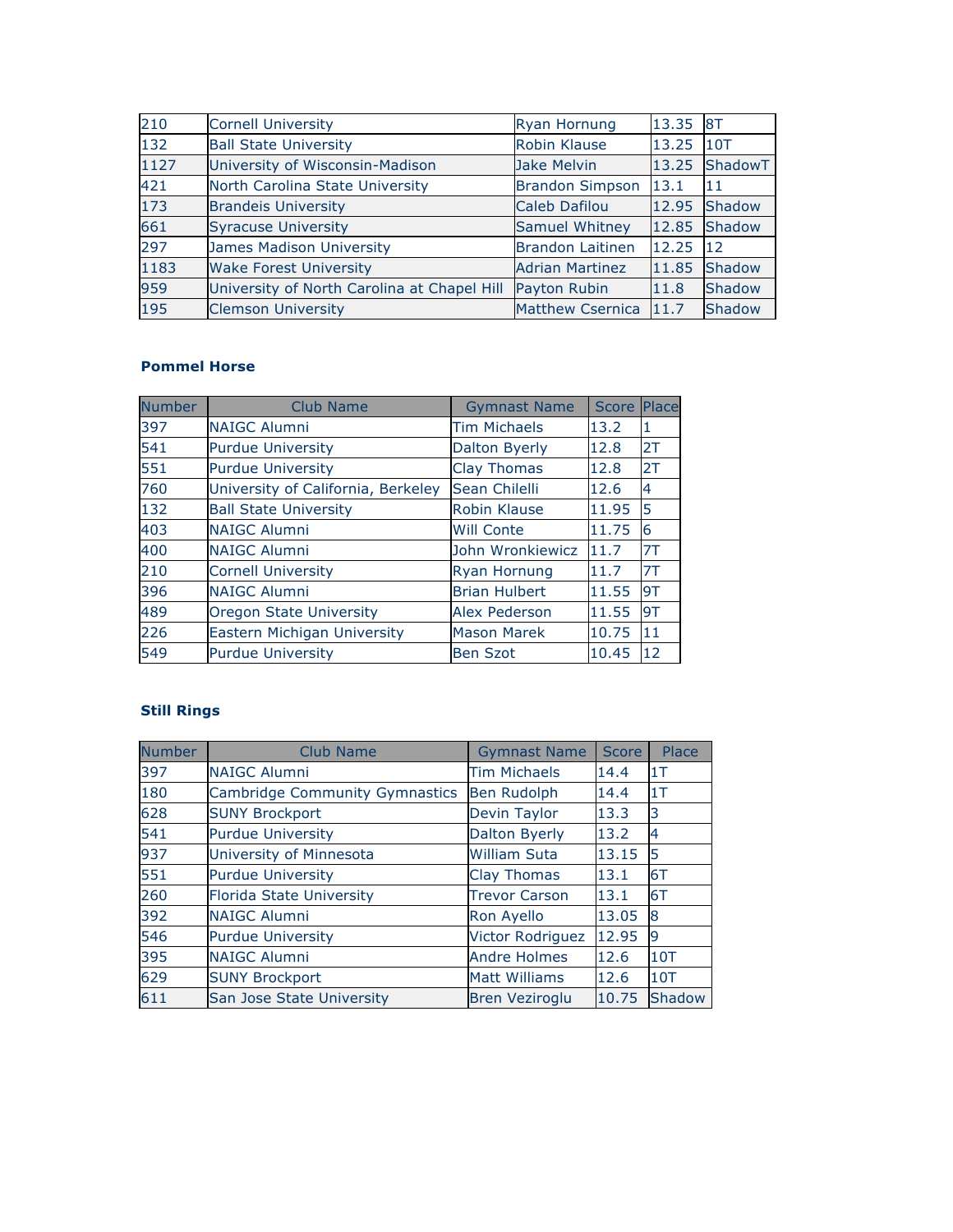#### **Vault**

| <b>Number</b> | <b>Club Name</b>                        | <b>Gymnast Name</b>      | <b>Score</b> | Place  |
|---------------|-----------------------------------------|--------------------------|--------------|--------|
| 489           | Oregon State University                 | <b>Alex Pederson</b>     | 14.1         | 1      |
| 1100          | University of Virginia                  | Nick Anselmo             | 13.8         | 2      |
| 210           | <b>Cornell University</b>               | <b>Ryan Hornung</b>      | 13.65        | 3      |
| 546           | <b>Purdue University</b>                | <b>Victor Rodriguez</b>  | 13.35        | 4T     |
| 629           | <b>SUNY Brockport</b>                   | <b>Matt Williams</b>     | 13.35        | 4T     |
| 275           | <b>Grand Valley State University</b>    | <b>Austin Tucker</b>     | 13.2         | 6      |
| 761           | University of California, Berkeley      | <b>Bryan Chu</b>         | 13           | 7T     |
| 1202          | <b>West Virginia University</b>         | Joseph Gruber            | 13           | 7T     |
| 541           | <b>Purdue University</b>                | Dalton Byerly            | 12.95        | 9      |
| 765           | University of California, Berkeley      | Sean Lail                | 12.9         | 10     |
| 396           | <b>NAIGC Alumni</b>                     | <b>Brian Hulbert</b>     | 12.75        | 11     |
| 364           | Miami University                        | <b>Brian Spinello</b>    | 12.5         | 12     |
| 283           | Gymnastics at The University of Houston | James Bradley            | 11.95        | Shadow |
| 605           | San Jose State University               | <b>Andrew Dauenhauer</b> | 11.6         | Shadow |
| 801           | University of California, Davis         | timothy thio             | 11.15        | Shadow |

#### **Parallel Bars**

| <b>Number</b> | Club Name                             | <b>Gymnast Name</b>     | <b>Score Place</b> |    |
|---------------|---------------------------------------|-------------------------|--------------------|----|
| 180           | <b>Cambridge Community Gymnastics</b> | <b>Ben Rudolph</b>      | 13.6               |    |
| 937           | University of Minnesota               | <b>William Suta</b>     | 13.45              |    |
| 403           | <b>NAIGC Alumni</b>                   | <b>Will Conte</b>       | 13.3               | 13 |
| 210           | <b>Cornell University</b>             | <b>Ryan Hornung</b>     | 13.15              | 14 |
| 762           | University of California, Berkeley    | Jamie Corona            | 12.9               | 5  |
| 298           | James Madison University              | <b>Hans Olson</b>       | 12.75              | 6  |
| 549           | <b>Purdue University</b>              | <b>Ben Szot</b>         | 12.6               |    |
| 489           | <b>Oregon State University</b>        | <b>Alex Pederson</b>    | 12.55              | 8  |
| 550           | <b>Purdue University</b>              | <b>Kyle Thackston</b>   | 12.35              | 9T |
| 273           | Georgia Institute of Technology       | Devon Edwards Lambourne | 12.35              | 9T |
| 551           | <b>Purdue University</b>              | <b>Clay Thomas</b>      | 12.2               | 11 |
| 1218          | <b>Yale University</b>                | <b>Philipp Arndt</b>    | 11.4               | 12 |

### **High Bar**

| <b>Number</b> | Club Name                          | <b>Gymnast Name</b>  | Score Place |                |
|---------------|------------------------------------|----------------------|-------------|----------------|
| 180           | Cambridge Community Gymnastics     | <b>Ben Rudolph</b>   | 14          |                |
| 762           | University of California, Berkeley | Jamie Corona         | 13.6        | 12             |
| 210           | <b>Cornell University</b>          | <b>Ryan Hornung</b>  | 13.35       | 13             |
| 396           | <b>NAIGC Alumni</b>                | <b>Brian Hulbert</b> | 13.3        | $\overline{4}$ |
| 541           | <b>Purdue University</b>           | <b>Dalton Byerly</b> | 13          | 5              |
| 404           | <b>NAIGC Alumni</b>                | <b>Chase Hames</b>   | 12.95       | 6              |
| 260           | <b>Florida State University</b>    | <b>Trevor Carson</b> | 12.9        |                |
| 450           | <b>Ohio State University</b>       | <b>Kevin Corp</b>    | 12.6        | 8              |
| 628           | <b>SUNY Brockport</b>              | Devin Taylor         | 12.4        | 9              |